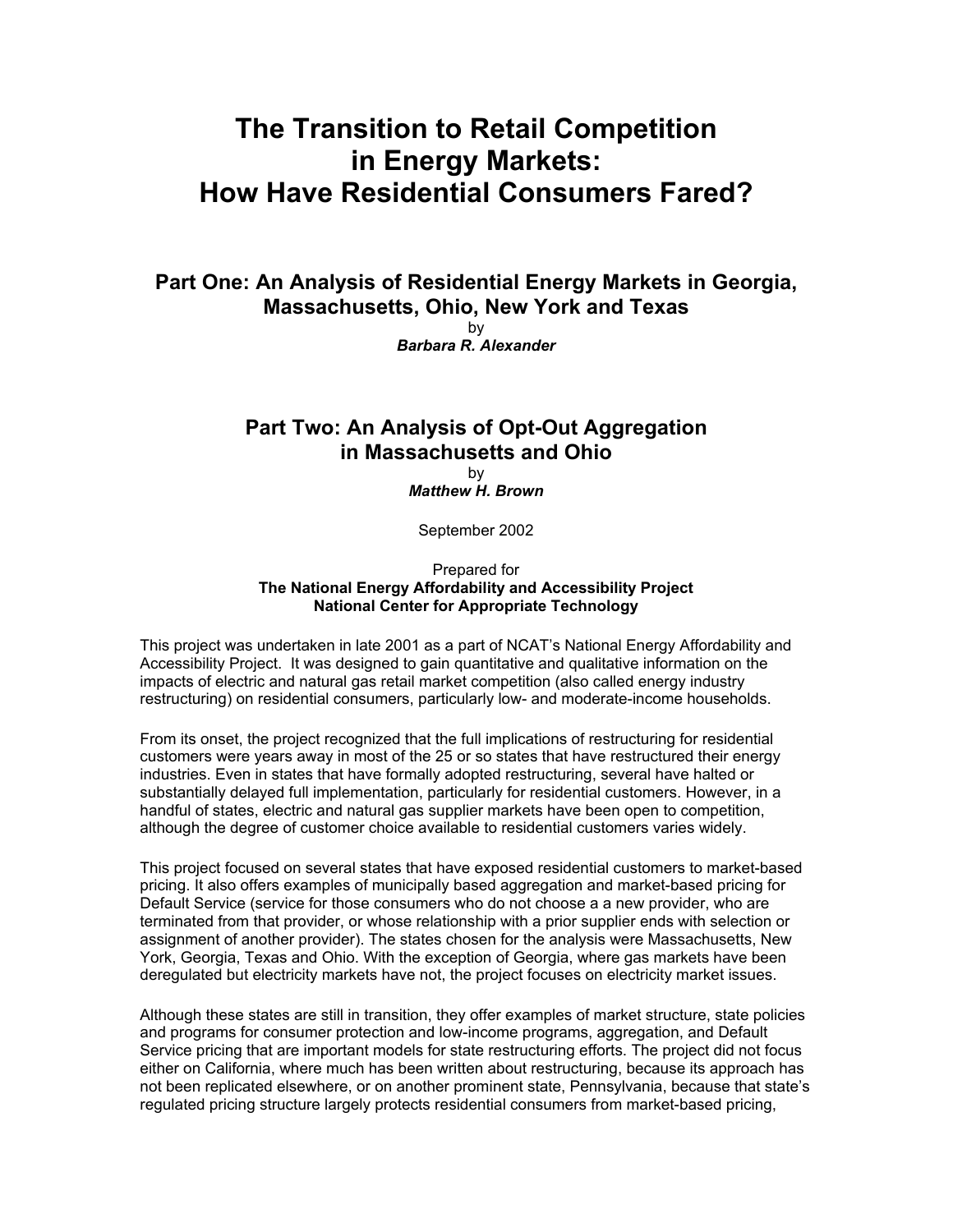similar to Michigan, Illinois, Maryland, Connecticut, and the District of Columbia. In most of these latter states, no competitive market has developed for residential customers, although a substantial percentage of commercial and industrial customers in these states have access to competitive offers for electricity or natural gas.

While recognizing that all states are in the early stages of an ongoing and constantly changing experiment, the project consultants focused on one overarching question: Are residential consumers, particularly those with low and moderate incomes, better or worse off as a result of retail market competition as it existed from each state's opening date of competition? The study focused on developments from each state's initiation of retail competition through the first half of 2002. However, each state was (and continues to be) constantly changing, and there is not as yet an "end" to this story.

The project consultants looked at the state's activities from several perspectives in order to develop profiles of each state that would be instrumental as a guideline for policymakers and others interested in the consumer impacts of restructured markets.

In the first of these papers, consumer affairs consultant Barbara Alexander examines each state in the context of its legislative and regulatory approach to energy market restructuring, prices and supplier activity once markets were opened to competition, billing and collection practices, consumer protection programs and policies, including the regulation of competitive suppliers, consumer education, default service pricing, and an overview of universal service programs. At the conclusion of each review, she offers preliminary observations and conclusions.

In the second paper, energy analyst Matthew Brown reviews municipally based aggregation strategies in Ohio and in part of Massachusetts that have given some residential and other smaller customers access to competitive prices and product choices – the most successful examples of this strategy so far.

A forthcoming study will examine how low-income consumers in the five states have been impacted by the transition to competition.

## **About the Authors**

*Barbara R. Alexander is the former director of the Consumer Assistance Division at the Maine Public Utilities Commission, where she served from 1986-1996. She opened her own consulting practice in March 1996. Her special area of expertise has been the exploration of and recommendations for consumer protection, universal service programs, service quality, and consumer education policies to accompany the move to electric, natural gas, and telephone competition. She has authored "A Blueprint for Consumer Protection Issues in Retail Electric Competition," as well as a series titled: "Default Service: Can Residential and Low-Income Customers Be Protected When the Experiment Goes Awry?" for the U.S. Department of Energy. Her clients have included national consumer organizations, state public utility commissions, and state public advocates.* 

*Matthew H. Brown has worked for more than a dozen years on state energy policy issues, ranging from electricity to energy and transportation issues. He serves as a consultant to state*  policymakers on energy policy issues and has testified before legislatures in more than 30 states, *largely on electric industry regulatory issues. He has written numerous publications on the topic, including "Restructuring in Retrospect" and "The Electric Industry: State and Federal Jurisdiction." He holds a bachelor's degree from Brown University and an MBA from New York University.* 

## **Acknowledgements**